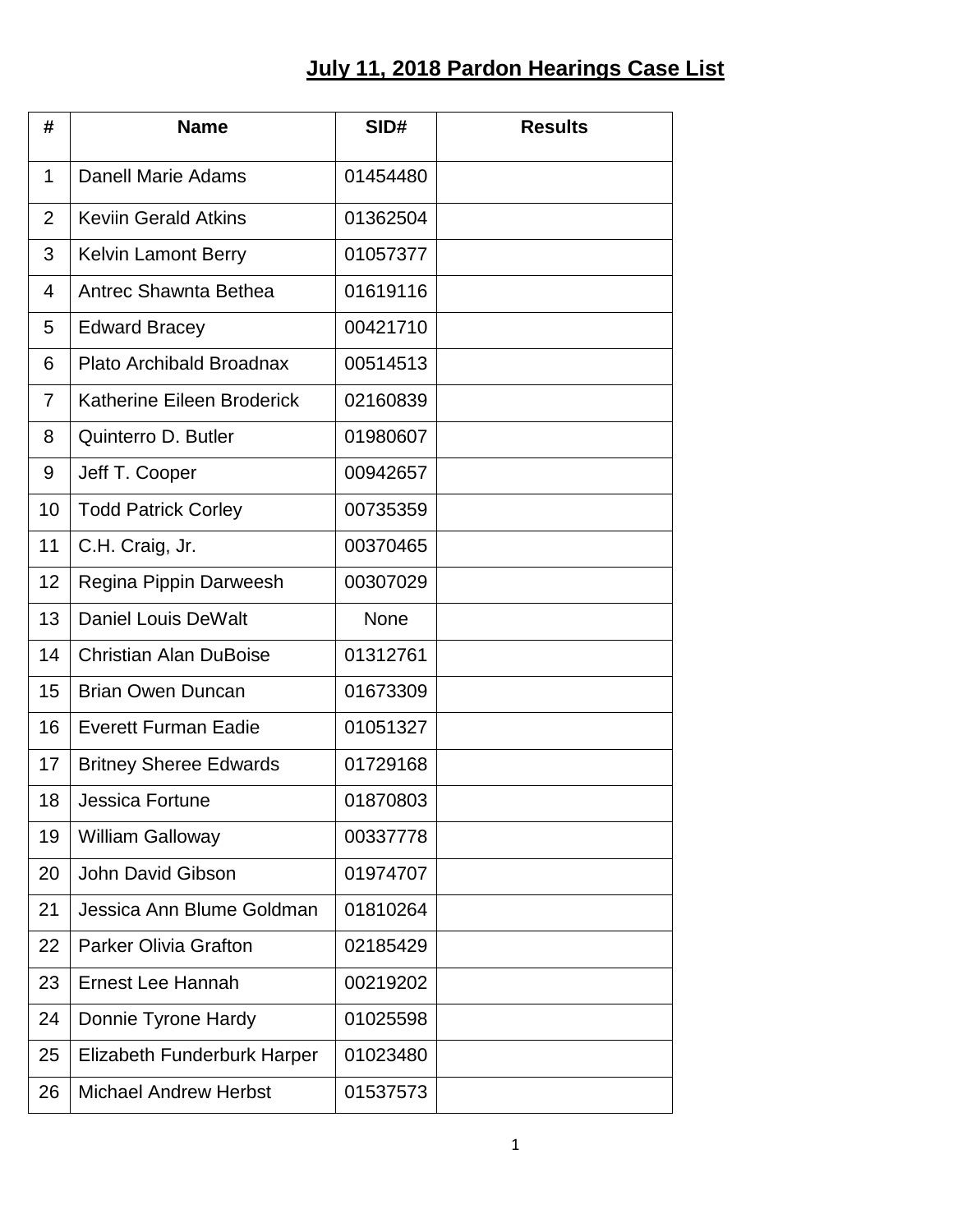## **July 11, 2018 Pardon Hearings Case List**

| 27 | <b>Diane Hopkins-Burwell</b>  | 01659574 |  |
|----|-------------------------------|----------|--|
| 28 | DeeDee Michele Horres         | 01196524 |  |
| 29 | Ernest Hicks Howard, Jr.      | 01270222 |  |
| 30 | Lisa E. Johnson               | 01851788 |  |
| 31 | <b>Keith Howard Kahle</b>     | 00511349 |  |
| 32 | Sheretta Kirksey              | 00574158 |  |
| 33 | Kenneth Michael Knight        | 01507168 |  |
| 34 | Carl Jamaal Lloyd             | 01314245 |  |
| 35 | <b>Buddy Brian Lynn</b>       | 00674850 |  |
| 36 | <b>Shirley Mae Martin</b>     | 00692521 |  |
| 37 | Ryan McFarland                | 01398957 |  |
| 38 | Wanda D. McKinley             | 00834551 |  |
| 39 | <b>Keevus Marquis McLeod</b>  | 01621903 |  |
| 40 | <b>Aroneese Mills</b>         | 00842431 |  |
| 41 | <b>Craig LeRoy Morris</b>     | 00460946 |  |
| 42 | <b>Sandino Savalas Moses</b>  | 01308454 |  |
| 43 | <b>Pamela Charesse Nalley</b> | none     |  |
| 44 | Billy Lee Neighbors, Jr.      | 01337806 |  |
| 45 | Jayzmine Nelson               | 02140761 |  |
| 46 | Ronnie Edward Owens, Sr.      | 00538520 |  |
| 47 | Latita Rena Patterson         | 01399427 |  |
| 48 | Fred Cecil Pruitt, Jr.        | 00497697 |  |
| 49 | Donnie Gene Robinson          | 00323678 |  |
| 50 | <b>Mark David Schultz</b>     | 00515007 |  |
| 51 | <b>Richard Trey Smith</b>     | 01287485 |  |
| 52 | Robert A. Stewart, Jr.        | 00873417 |  |
| 53 | <b>Tony Howard Therrell</b>   | 00302470 |  |